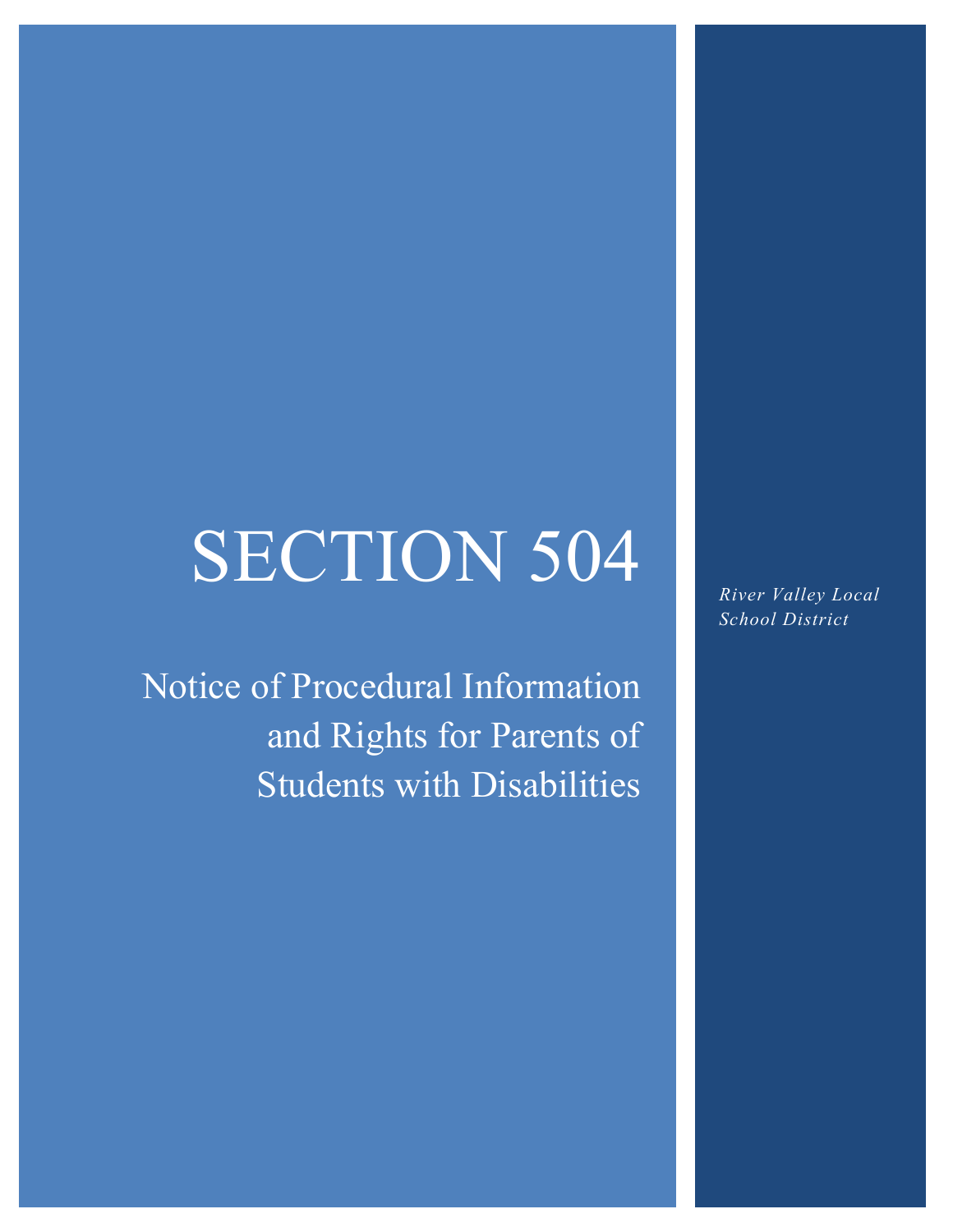#### *What is Section 504?*

Section 504 refers to a part of the Rehabilitation Act of 1973. The primary purpose of the Rehabilitation Act of 1973 is to ensure that persons with disabilities are not discriminated against.

Section 504 states,

*"No otherwise qualified individual with a disability in the United States…shall, solely by reason of his or her disability, be excluded from the participation in, denied the benefits of, or be subjected to discrimination under any program or activity receiving Federal financial assistance…"*

This law requires that every public school in the United States identify, evaluate, and provide appropriate services to disabled individuals as defined by Section 504. In addition, procedural safeguards must be provided to the parents/guardians of identifies students. The Office of Civil Rights and/or U.S. Department of Education is responsible for enforcing Section 504.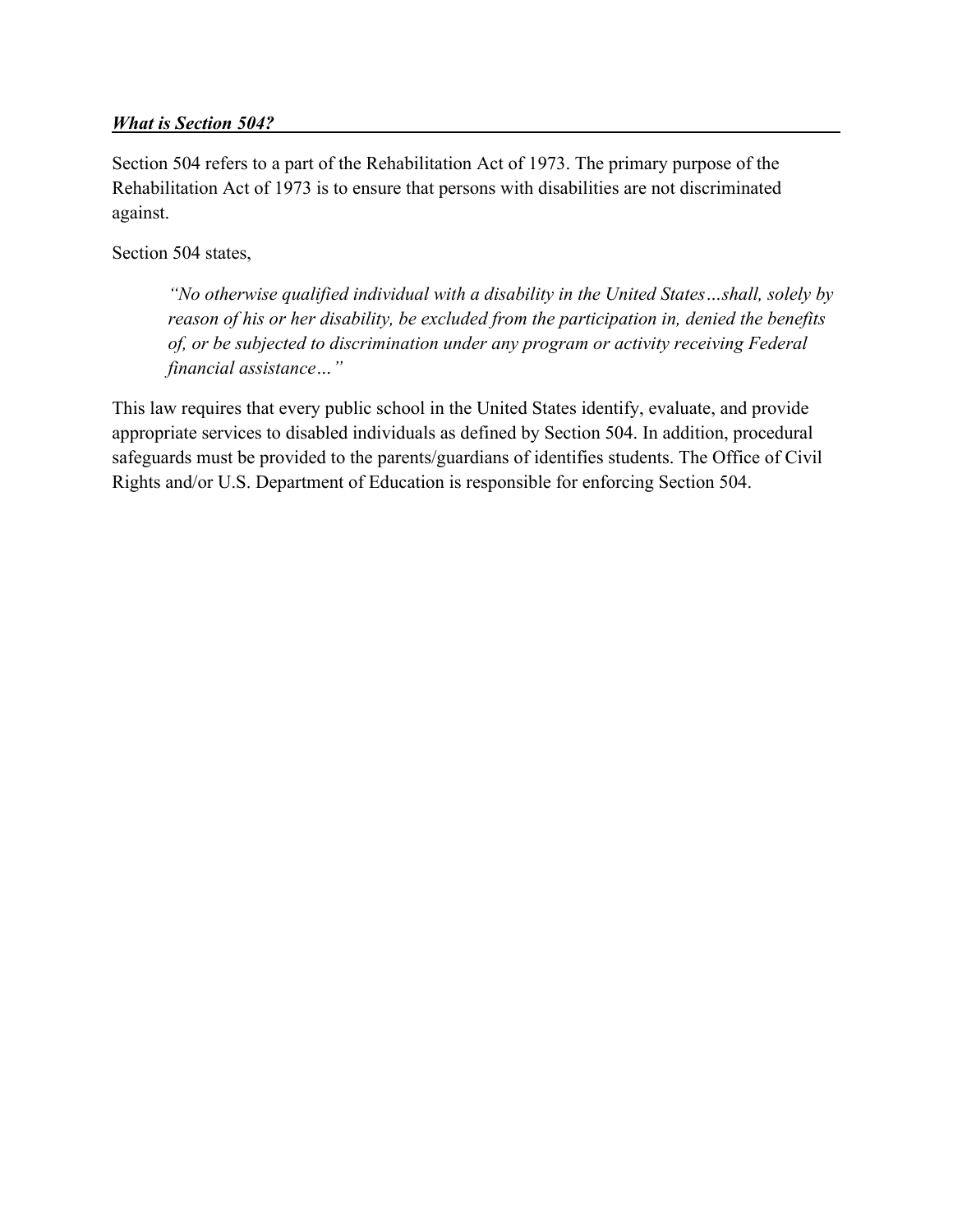## *Who Is Eligible?*

A student with a disability should be considered for eligibility under Section 504 if he/she:

- Has a physical or mental impairment which *substantially limits* one or more *major life activities*
- Has a record of such an impairment; or
- Is regarded as having such an impairment

# *Major Life Activities*

Major Life Activities include caring for oneself, performing manual tasks, walking, seeing, hearing, speaking, breathing, learning, working, sleeping, concentrating, reading, communicating, bending and major bodily functions (immune, digestive, respiratory, circulatory, endocrine, neurological, brain and reproductive systems, bowel and bladder functions, and normal cell growth).

# *Substantial Limitation*

Substantial Limitation is the inability to perform a major life activity that the average person in the general population can perform without the use of mitigating measures, and includes impairments that are episodic or in remission.

A diagnosis of a disability does not automatically qualify a student for eligibility under Section 504. School teams and parents who feel a student may meet the criteria for Section 504 eligibility may request that the student be brought up for review at a team meeting.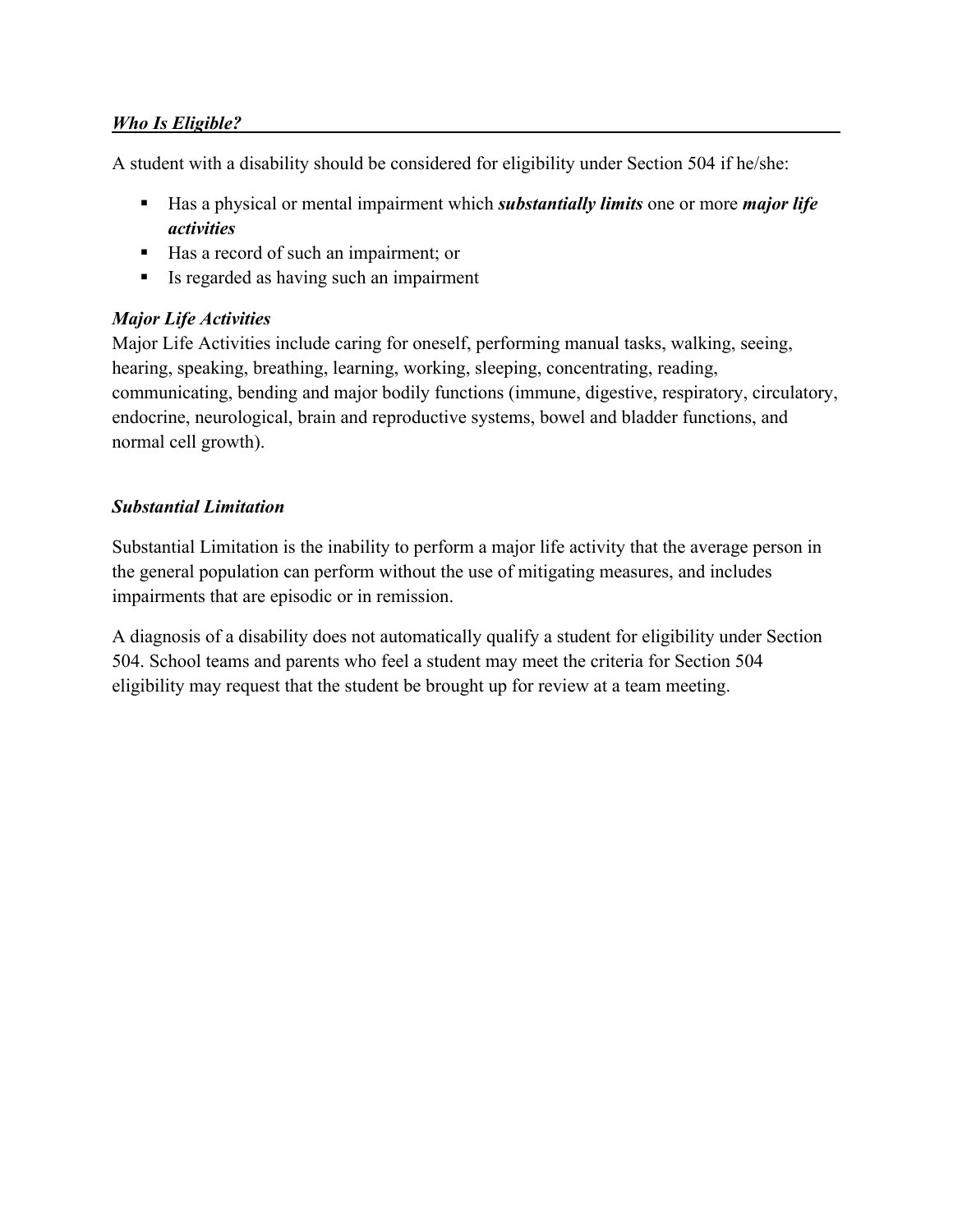# *How is a Child Identified and Evaluated?*

The student is referred to the 504 Team (members of the team vary based on need), who will review the information and determine eligibility under Section 504. A parent or staff member may refer a student.

Written documentation must be provided of the disability (e.g., medical psychological, agency reports).

Eligibility is determined by:

1. Input references from written documentation from medical, psychological, or outside agency reports;

Or

2. Evaluation in which appropriate information is gathered (such as from student records, observations, anecdotal reports, teacher reports, individual and group tests, aptitude and achievement tests, medical information, nursing assessment, occupational or physical therapist assessment, doctor's orders, emergency care plans, and adaptive behavior assessment);

And

3. Determination that the disability substantially limits a major life skill.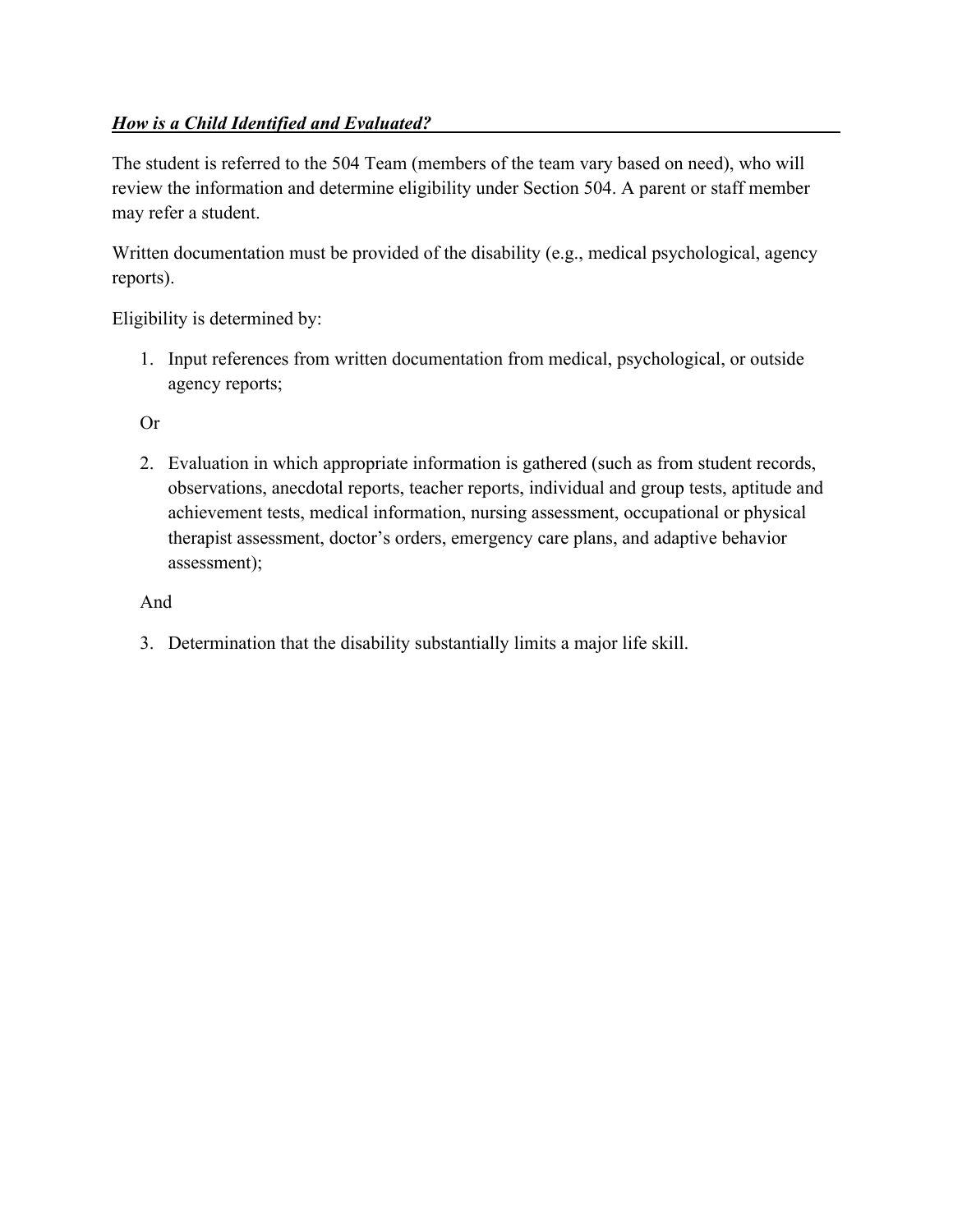#### *What is a 504 Plan?*

Students who meet the eligibility guidelines for Section 504 will have a 504 Plan developed for use in the general education classroom. The plan specifies the nature of the impairment, the major life activity affected by the impairment, and the accommodations necessary to provide access based on the student's needs. The plan also includes individual staff members responsible for implementing the accommodations.

Accommodations should be specific to the individual with regards to his/her impairment and its effect on the major life activity. 504 Plans should not include accommodations typically provided to general education students.

The team will review the 504 Plan on a periodic basis to ensure its effectiveness. A parent may request at any time that a plan be reviewed and/or revised as needed.

If a parent or the school team suspects that the student is in need of special education and related services, the team will schedule a meeting to discuss this.

#### *What is the difference between a 504 Plan and an IEP?*

A 504 plan is different from an individualized education plan (IEP). The main difference is that a 504 plan modifies a student's regular education program in a regular classroom setting. A 504 plan is monitored by classroom teachers. A student with an IEP, as part of the Individuals with Disabilities Education Act (IDEA 2004), usually receives different educational services in a special educational setting. IEP programs are delivered and monitored by additional school support staff.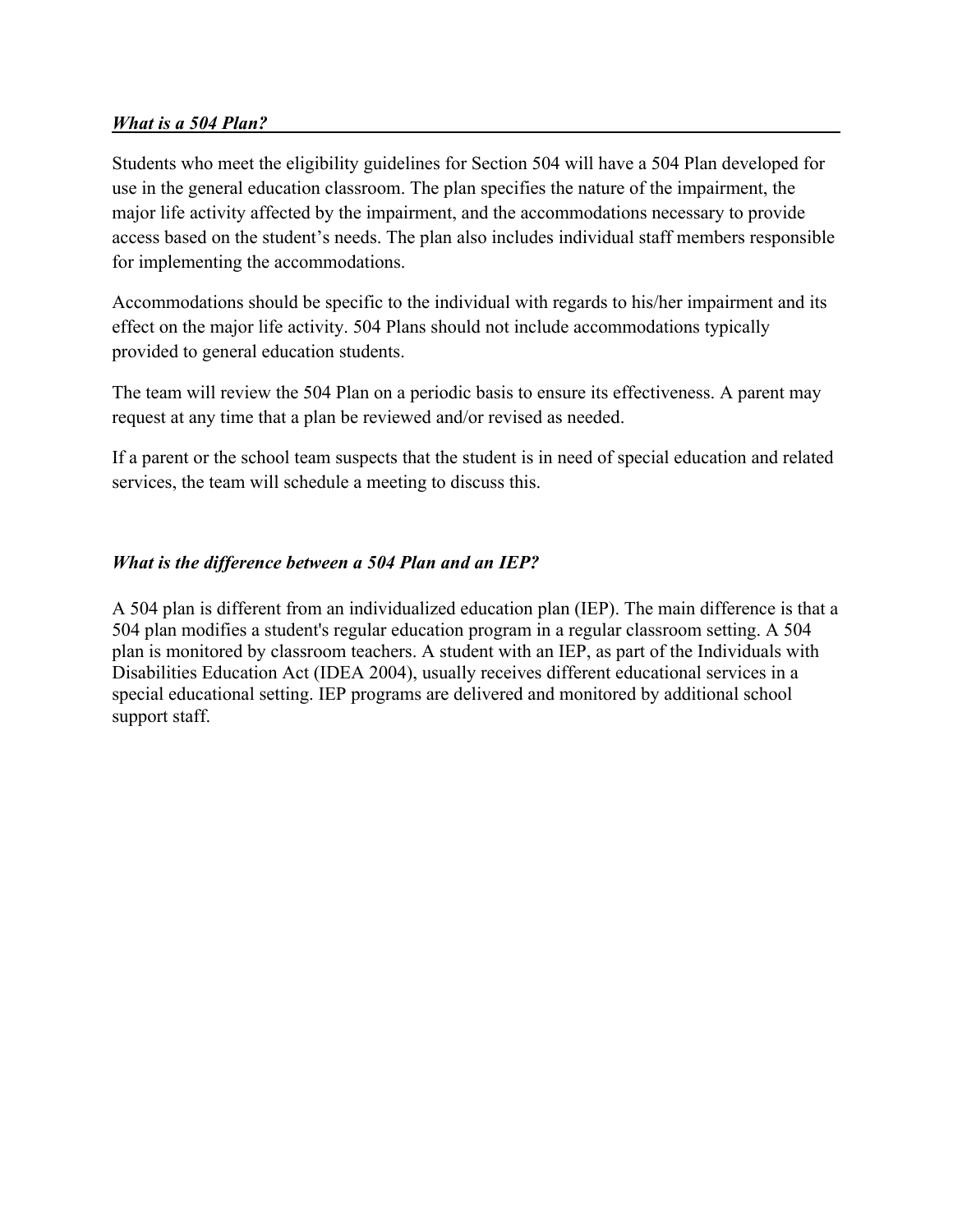#### *504 Plan Accommodations*

Each child's needs are determined individually. Determination of what is appropriate for each child is based on the nature of the disabling condition and what that child needs in order to have an equal opportunity to compete when compared to the non-disabled. There is no guarantee of A's or B's or even that the student will not fail. Students are still expected to produce. The ultimate goal of education for all students, with or without disabilities, is to give students the knowledge and compensating skills they will need to be able to function in life after graduation.

## **Accommodations that may be used, but are not limited to, include:**

- Highlighted textbooks
- Extended time on tests or assignments
- Peer assistance with note taking
- Frequent feedback
- Computer aided instruction
- Enlarged print
- Positive reinforcements
- Rearranging class schedules
- Visual aids
- Preferred seating assignments
- Taping lectures
- Oral tests
- Individual contracts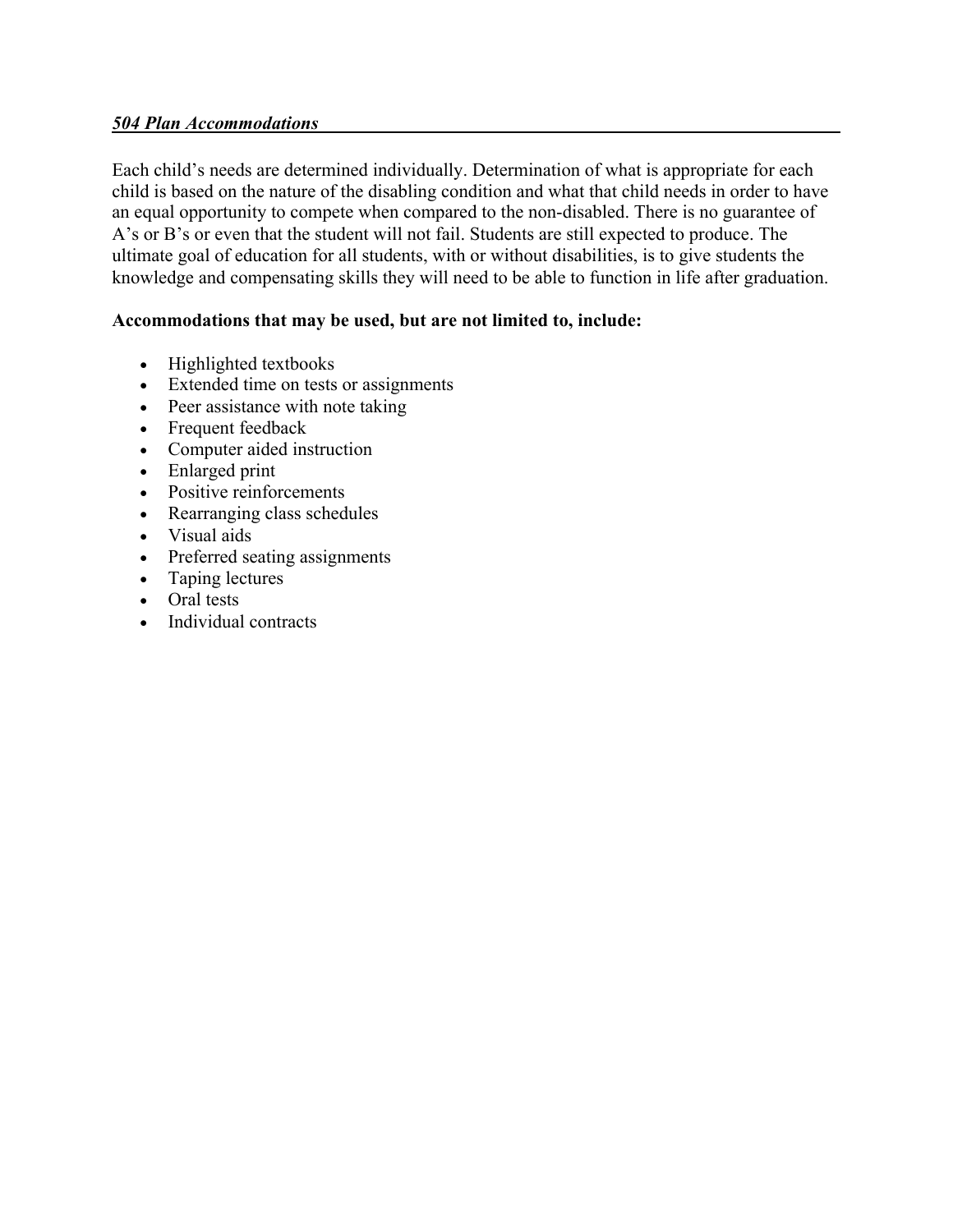## *What if I Disagree with the School's Decision?*

If the parent/guardian disagrees with school decisions, he/she has the right to an appeal hearing. Appeal requests are made in writing to the District Superintendent.

## *Summary of Legal Rights for Parents*

You have the right to:

- A. Have your child take part in, and receive benefits from public education programs without discrimination because of his/her disability;
- B. Have the School District advise you of your rights under Federal law;
- C. Receive written notice of any decision regarding the identification, evaluation, or educational placement of your child;
- D. Have your child receive a free appropriate public education (FAPE);
- E. Have your child educated in facilities and receive services comparable to those provided students without disabilities;
- F. Have evaluation and educational placement decisions made based upon a variety of information sources, and by persons who know your child and are knowledgeable about the evaluation data and placement options;
- G. Have your child transported in a non-discriminatory manner;

If the District refers a student for aids, benefits or services outside the District, adequate transportation will be provided at no greater cost to you that if the aids, benefits, or services were provided within the District.

H. Place your child in a private school or alternative educational program;

However, if the District makes a FAPE available to your child and nevertheless you choose to place your child elsewhere, the District is not required to pay for your child's education at the private school or alternative educational program, including any costs associated with related transportation;

- I. Have your child be given an equal opportunity to participate in non-academic and extra-curricular activities offered by the District;
- J. Examine all relevant education records, including, but not limited to, those documents related to decisions regarding your child's identification, evaluation, educational program, and placement;
- K. Obtain, at your own expense, an independent education evaluation of your child;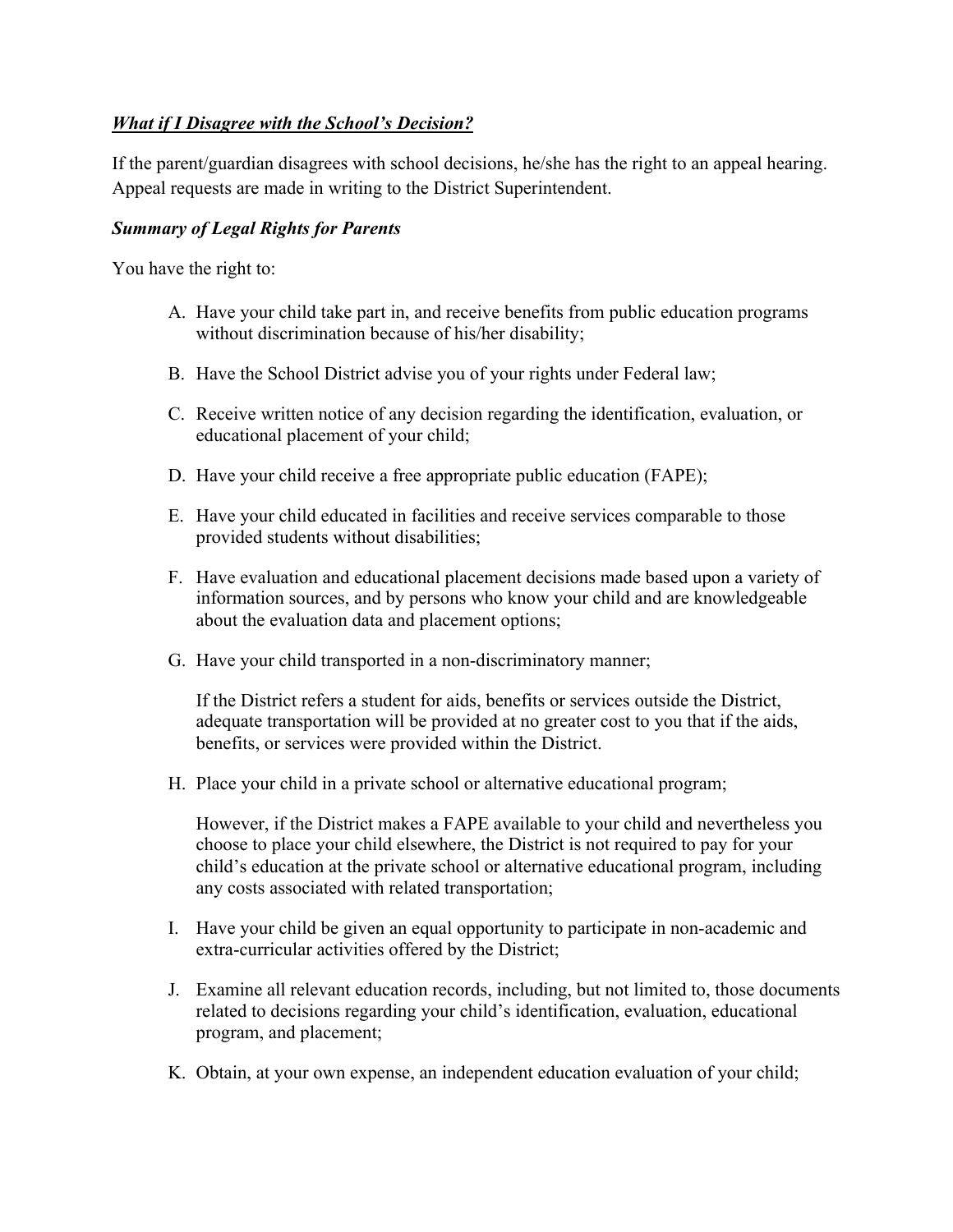- L. Obtain copies of education records at a reasonable cost unless the fee would effectively deny you access to the records;
- M. A response from the School District to reasonable requests for explanations and interpretations of your child's education records;
- N. Periodic re-evaluation and an evaluation before any significant change in program/service modifications;
- O. Request mediation or an impartial due process hearing related to decisions or actions concerning your child's identification, evaluation, and/or educational program or placement;
- P. Receive all information in your native language and mode of communication;
- Q. File an internal complaint;
- R. File a complaint with the U.S. Department of Education's Office for Civil Rights;
- S. Be represented at any point in the process by an attorney;
- T. Recover reasonable attorney fees as authorized by law (i.e. if you are successful on your due process claim);
- U. Be notified of your Section 504 rights:
	- a. When evaluations are conducted,
	- b. When consent for an evaluation is withheld,
	- c. When eligibility is determined,
	- d. When a Section 504 Plan is developed, and
	- e. Before there is significant change in the 504 Plan.

Complaints, including complaints of disability-based harassment and requests for due process hearings, must be put in writing and must identify the specific circumstances or areas of dispute that have given rise to the complaint or requests for a hearing, and offer possible solutions to the dispute. Complaints must be filed with the District Superintendent. The District Superintendent can be reached at the following address and phone number:

> 197 Brocklesby Road Caledonia, OH 43014 740-725-5400